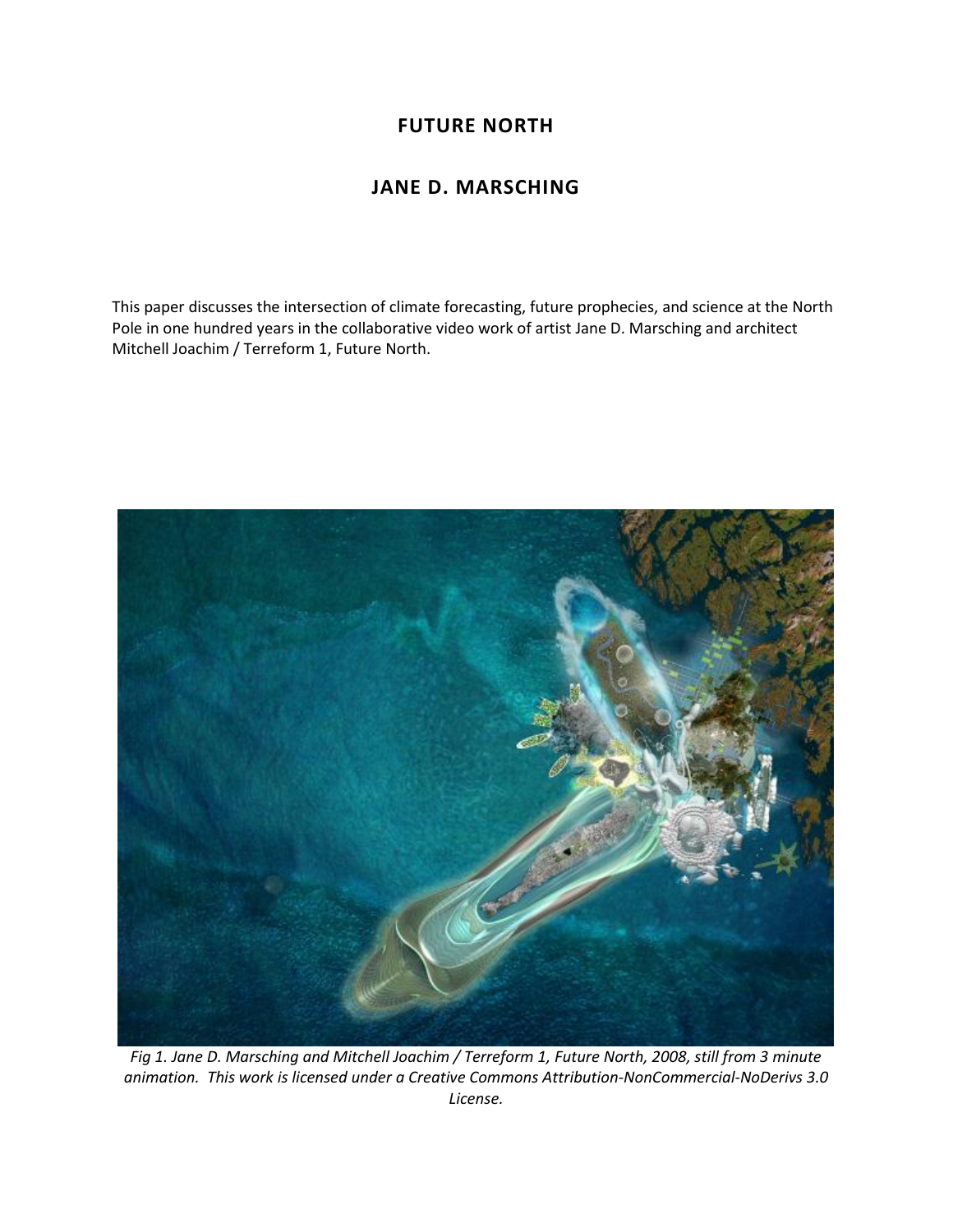

*Fig 2. Jane D. Marsching and Mitchell Joachim / Terreform 1, Future North (San Francisco), 2008, still from 3 minute animation. This work is licensed under a Creative Commons Attribution-NonCommercial-NoDerivs 3.0 License.*



*Fig 3. Jane D. Marsching, Rising North, 2007, stills from 9 minute animation. This work is licensed under a Creative Commons Attribution-NonCommercial-NoDerivs 3.0 License.*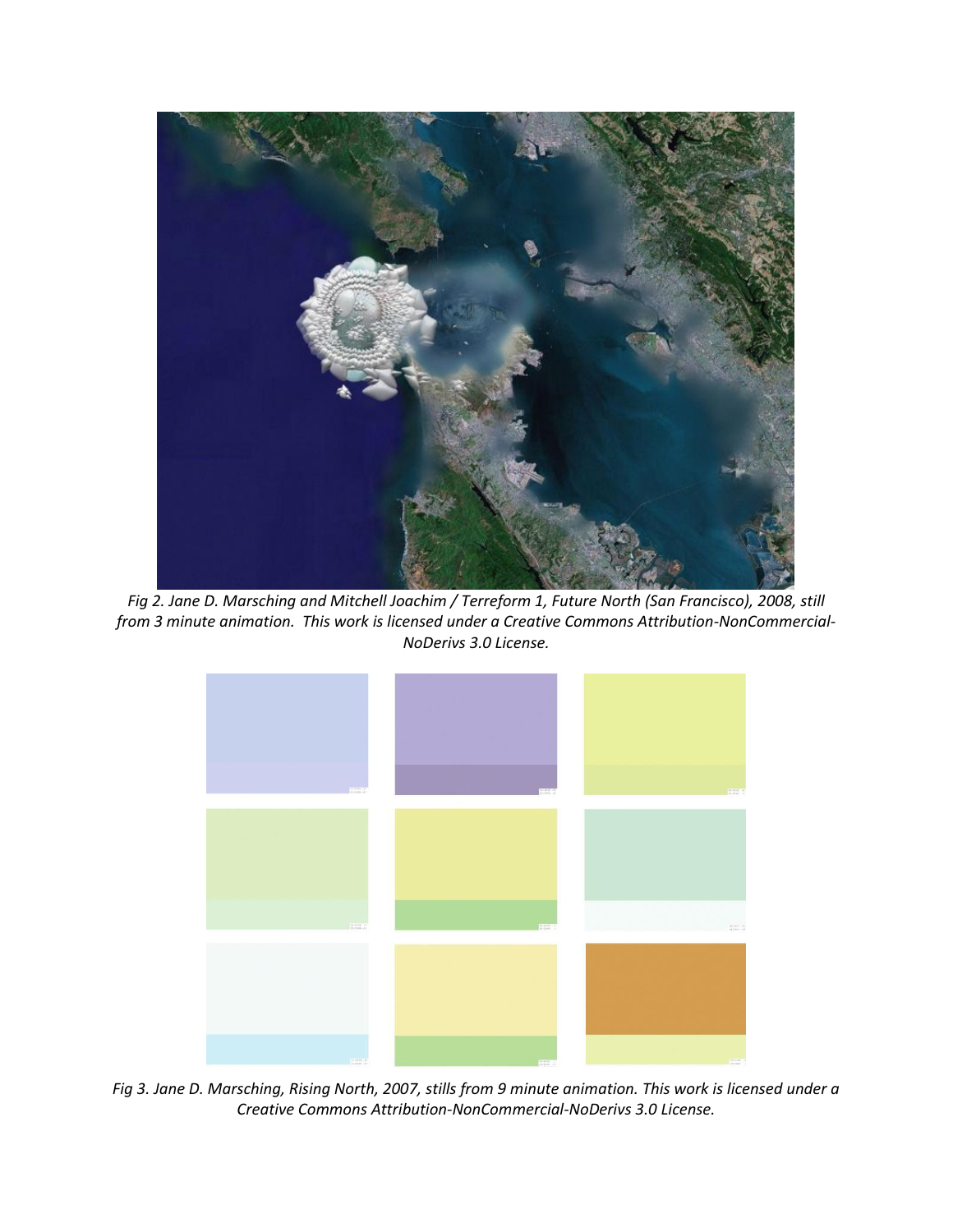Time takes on a different meaning in a landscape where the sun is up for half the year and it is dark for the other half, where there is no vegetation, no fixed land, no animal or biological rhythms. If the absence of visual cues can result in odd plays with our perception, including mirages, Ganzfelds, and other optical phenomena, it can also result in a destabilized notion of time. Further complicating this is the fact that the North Pole ice is disappearing, a quickening process outside of our historical images of the landscape. And finally, the North Pole climate is, as discussed earlier, the harbinger of climate change to come in more equatorial zones. Its sensitive and narrow climate parameters, more affected by tiny increments of change, show us in stark relief what we are barely able to distinguish in the landscapes around us. It shows us our future, in a way, and in so doing, is an early warning system.

At the North Pole the future is brought into the now. The endless streams of data, charts, graphs, and field images chart a landscape not dying, but transforming itself irrevocably away from the one that has enthralled us for so long. The sublime unchanging wilderness is becoming shabby around the edges and full of a nervous pathos. Whenever landscapes, cultures, technologies, etc., change quickly, our culture rushes to create new mythologies, new representations, to fill the gap. The rapid industrializations of the nineteenth century with the introduction of fast-moving trains, distance-bridging communications technologies, and labour-transforming factories, created cultures fascinated by simultaneity and fractured time and visual perception, among many responses. Futurism, Cubism and other movements were experiments on the forefront as the changes took place, tracking and testing new stories and new ways of seeing.

Today we are struggling to adapt to changes in our familiar images of the North Pole. The sad icons of dying polar bears and melting glaciers don't quite encompass the complexity of the disappearance of an entire terrain, an entire cultural phenomenon. Artists are grappling with this uncertain terrain, hoping to show us what is happening and what it means to the larger world. The same work is happening in the offices of scholars and workers many other disciplines: economists, climatologists, politicians, educators, and many others. What will the future bring at the North Pole? What is the significance of its disappearance? What will it become? What will we become in its absence? In this scenario, we can translate the age old adage "as above, so below" quite literally: "as far, so near."

The challenge is to take the abstractness of these graphs and charts, the overwhelming complexity of the data, and the sense of otherness in the landscape, and to translate it into terms we can grapple with in our prosaic lives. In climatology, studies of forecasting and predicting have to evaluate the risk factors and uncertainty of these models of future events whose actual outcomes have not been observed. Looking at the future of the climate of a specific biome requires complex forecasting not just of weather, but of economic, human, and technological parameters a century from now. This is so difficult that climate modellers have determined a "sweet spot" for climate predictability in a hundred-year parameter. Our culture demands this century marker, and policy texts have used it, including the IPCC reports, the Kyoto Protocol and others. The sweet spot, "maybe between 20 and 50 years out, is where the emissions scenarios don't matter too much and where the trends start to be discernable over the noise of year to year weather." [1] The point is to think about what we can know about one hundred years from now, particularly in a terrain so sensitive to climate triggers. Climate predictability can answer that question for 20 to 50 years hence, but falls into "total uncertainty" at a century out.

If science with its sensitive data and complex models cannot provide us with a satisfactory and entirely certain vision of a future North Pole, then who can? The social sciences, such as economics, use one set of data, futurologists, inherently interdisciplinary in nature, use many sets of data but profess that the future cannot be predicted. This absence of clear vision haunts us today. We have at our fingertips and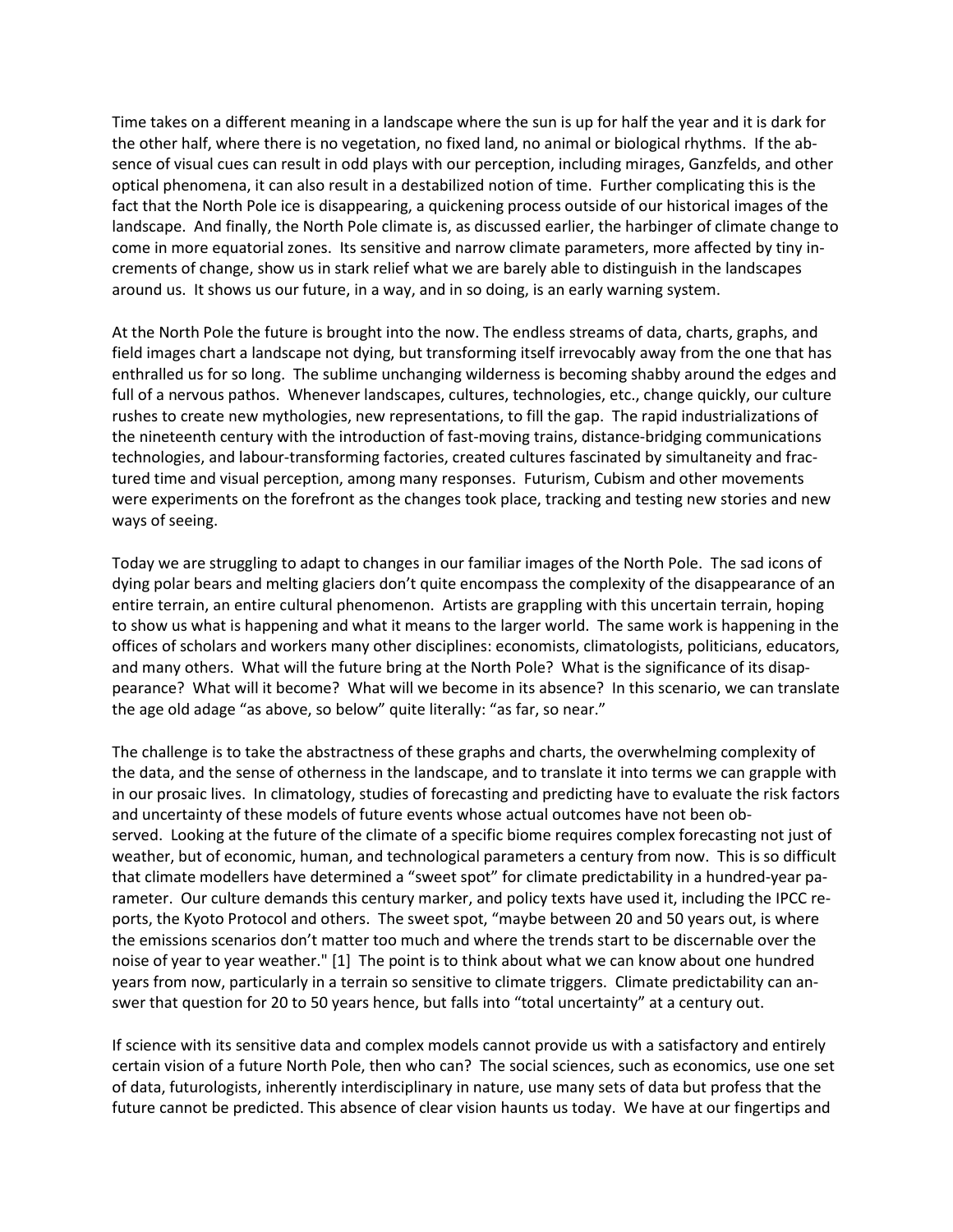on our screens reams of data that attempt to outline this future, but the images are hazy, or too complex, or simply too uncertain. But as the future presses down upon us more and more, as ice melts quicker, as climate triggers become more apparent, as short-term predictions become reality sooner than expected, we long for future stories that can help to frame our predicament.

One such example is the very concrete phenomenon of sea-level rise and subsequent flooding. The Intergovernmental Panel on Climate Change's Fourth Assessment Report in 2007 gives six scenarios for sea-level rise over the next century. The lowest prediction is 7 inches and the highest is 23 inches. [2] A more drastic prediction has been made by Aslak Grinsted, a geophysicist at Copenhagen University, who estimates that the sea will rise by a metre over the next century. The finding was reported, among other places, UK Daily Mirror in an article entitled: "Sea will rise 'to levels of last Ice Age.'" [3] Jonathan Overpeck, director of the Institute for the Study of Planet Earth at the University of Arizona in Tucson, modelled a 6-meter sea-level rise submerging most of Florida. This data was discussed in the venerable National Geographic in a similarly spectacularly titled article: "Warming to Cause Catastrophic Rise in Sea Level?" [4] In Hollywood, Roland Emmerich's 2009 film 2012 shows the Statue of Liberty falling in the face of the enormous tsunami of sea-level rise. Today you can find numerous transparent blue overlays of sea-level rise in your home city as you search Google Earth. In one version you can look at what happens to your area if subjected to sea levels of 1 m to 14 m. The latter amount is the stuff of Emmerich's movie. It feeds off our fears and offers a satisfying narrative.

However, a 1-meter sea-level rise has been considered in many climate models. It doesn't depend on catastrophic events such as Greenland's ice sheet melting. On the other hand, a 3-meter sea-level rise is possible, though more likely it would take two or three centuries. This would flood most of Boston and other port cities. [5] It would be accompanied by major shifts in land use, significant migration, water scarcity, and myriad other climate-induced human affects. At the same time, the North Pole would be totally ice free for much of the year, an occurrence which we are on the verge of now. At that point, transportation routes would be established and geographic boundaries clear. The North Pole would be an accessible and open ocean, with a whole range of new stories of tourism, travel, marine life, etc.

This is the scenario among so many possible futures that we picked when I approached Mitchell Joachim, visionary architect and founder of Terreform1, with the question: if we had to live at the North Pole, what would our inhabited space look like? The end result is a 3-minute animation of port cities all over the world being flooded. As they flood, they are overlaid with ecotariums, a greenhouse-like structure that would maximize energy intake, include enough land and water to create habitable terrains, and be specific to each culture and landscape. These city-ecotariums then were detached from their larger landmasses and floated up towards an open north polar ocean, where they merge into one larger, nomadic, modular global city with shared resources.

The resulting animation is paired with another future prediction for the North Pole. A colour-field animation looks at the rise in temperature of 7 degrees Celsius over the next century. Degrees are coded with colours, just as cartographers use, with cooler temperatures being cooler colours, and warmer temperatures being warmer reds and oranges. As the temperature rises (under the control of randomizing software), the colours slowly warm. At the beginning of the piece, the colours of summer temperatures are in the pale yellow range, but after a hundred years of temperature rise, the summer colours are now warm orange verging on red. At the same time, an opera singer sings the headlines from Google News from 2007 when I searched for items associated with the term "North Pole". News headlines range from the first kiteboarder at the Pole, to oil company drilling, to climate science, to watercolour classes